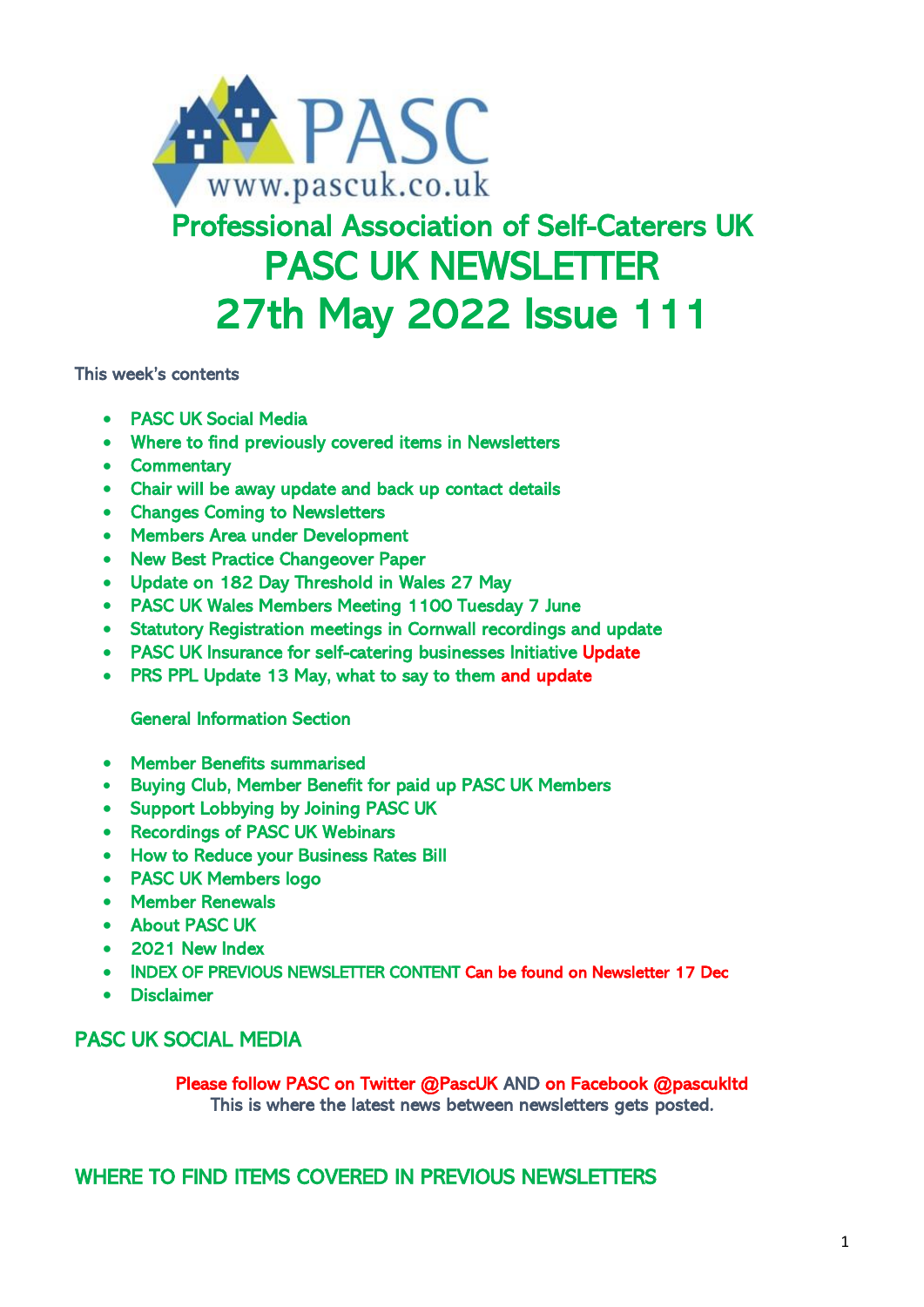The 2022 news items are now indexed at the bottom of the 17 December newsletter and can be downloaded from [www.pascuk.co.uk](http://www.pascuk.co.uk/)

## **COMMENTARY**

The headlines this week will doubtless focus on the devastating decision by the Welsh Government to actually implement the 182 Day Threshold. This is a truly appalling decision that takes zero account of the different kind of businesses that we have in the sector and their location, and not least that the season may not be able to be extended to enable all to let 182 days. More on this below.

We are still awaiting the launch of the Call for Evidence into Statutory Registration in England. This has now been delayed for over four months, and we are trying to establish what the delay might be.

Over the next few weeks, we will be launching a series of papers, today sees the publication of Best Practice at Changeovers. Next week we hope to complete a paper containing tips to reduce energy consumption.

That will be followed by a short paper that will include a legal clause to add to Members T's & C's to cover EV Charging. As covered in previous newsletters, we don't want cable charging out of windows for all the reasons previously covered, but almost none of us had this in our T's & C's. We certainly didn't!!

There are more papers too in the pipeline and there will be a series of new Webinars coming from mid-June as these papers launch.

Below you will be able to read what the first phase development will be of the Members Area on the Website. We are looking to increase Member Benefits and Member value, and this is another step forward with that.

Next weeks newsletter will be a short one, as we will have been away and there are more changes afoot with the Newsletter, again detailed below.

As always keep your questions and suggestions for papers and Webinars coming in. Thanks

## CHAIR WILL BE AWAY

I will be away for a few days over the coming weeks.

#### How Cover will work.

My email, *chair@pascuk.co.uk* will have an out of office response for the next week. I will still get the emails and will respond as soon as I am able.

Our new team member, Justin Sutherland works 20 flexi hours per week for PASC UK. his email is  $\frac{\text{admin}(\mathcal{O})}{\text{a} \cdot \text{b}}$  pascuk.co.uk Justin will try at answer questions, but please be aware that he has only just started and has been 100% focussed on getting the Backoffice, invoicing and Members Area on the website built. Complex questions on Business Rates for example will have to await my return. Justin has a dedicated PASC UK phone, and the number is 07496 451424.

We also have back up for emergencies. Beth Bailey, who is a director of PASC UK as well as Chair of Premier Cottages will deal with these. Please send these emails to [admin@pascuk.co.uk](mailto:admin@pascuk.co.uk) and Justin will forward promptly.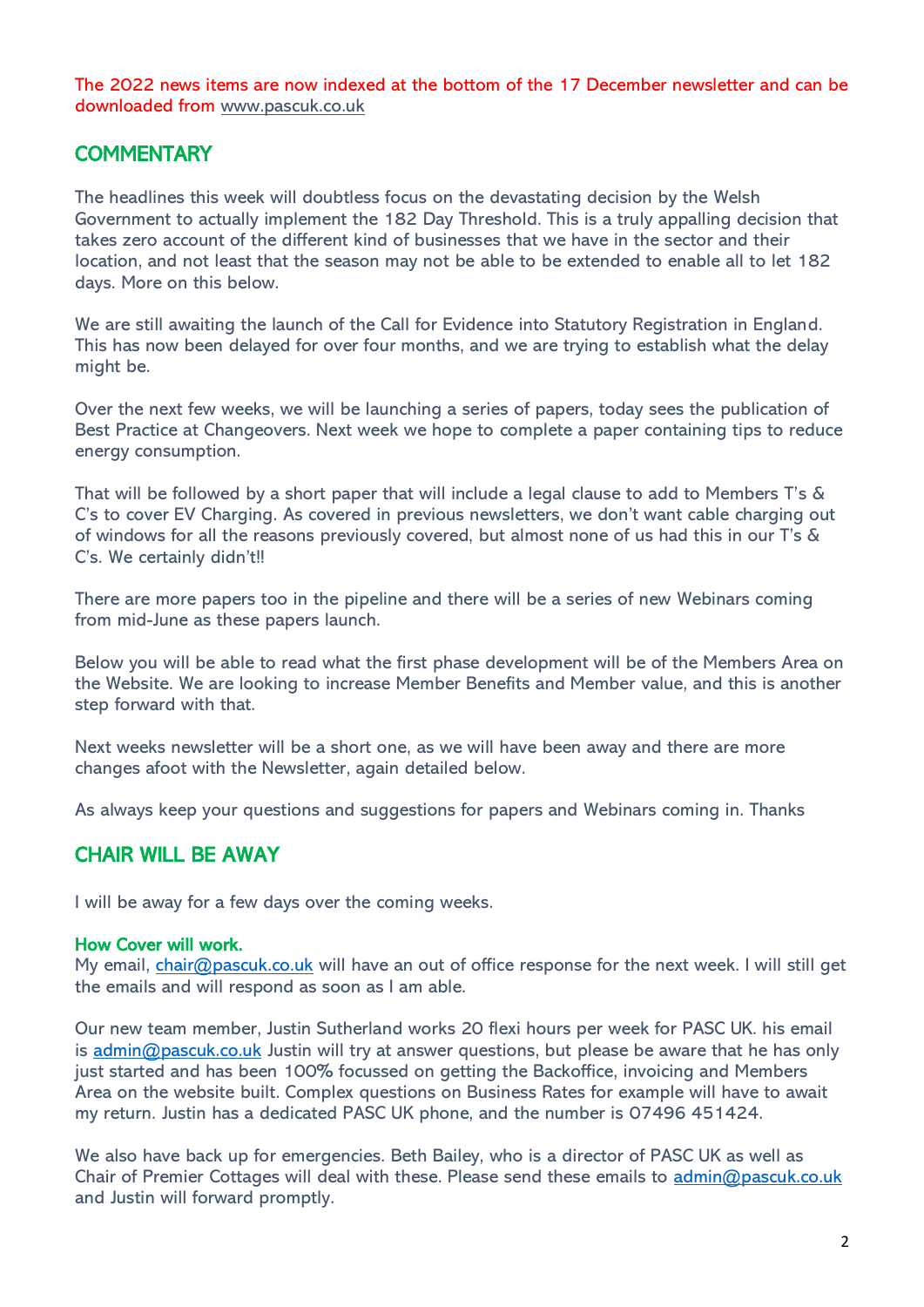I will be unavailable on these dates:

Friday 27<sup>th</sup> May Monday 30<sup>th</sup> May Tuesday 31<sup>st</sup> My Wednesday 1<sup>st</sup> June Thursday 2<sup>nd</sup> June Wednesday 8<sup>th</sup> June Thursday 9<sup>th</sup> June

All these dates are real holiday time, the first weekend I am taking two friends to the Normandy Beaches, and the next two midweek breaks are to see my favourite band, the Rolling Stones. Really looking forward to it.

# CHANGES COMING TO NEWSLETTERS

The reason that Newsletters come out on a Friday have been twofold, one that during pandemic the Govt announcements were mostly made around Friday lunchtimes, and that it also gave us an opportunity to gather all the weeks news and send out in one go.

Thankfully restrictions are behind us and there are no changes to the rules or interpretation of the rules every Friday.

We are therefore changing the delivery day of the Newsletters to Tuesdays. This Newsletter obviously came out on a Friday as will next Fridays, the 3<sup>rd of</sup> June.

The new date will take effect from Tuesday  $7<sup>th</sup>$  June.

We will also be reviewing how often the Newsletter comes out and will do a survey of Members on this shortly.

We will also be changing the format as part of building the Members area so that you get an email with a list of short headings and click through to find out more information on items of interest to you. This last point requires the Members Area to be completed so is not imminent, just sharing future developments with you.

## MEMBERS AREA UNDER DEVELOPMENT

Now that we have additional resource and Justin has completed the invoicing and accounting elements of the back office, work starts on creating the Members only area of the website.

This could take a couple of months, but we are looking for it to include the following.

#### Members Profile

Here you will be able to do the following:

- Update your details
- Check your Membership
- Download the PASC UK Logo
- Download Membership Certificates

#### Booking area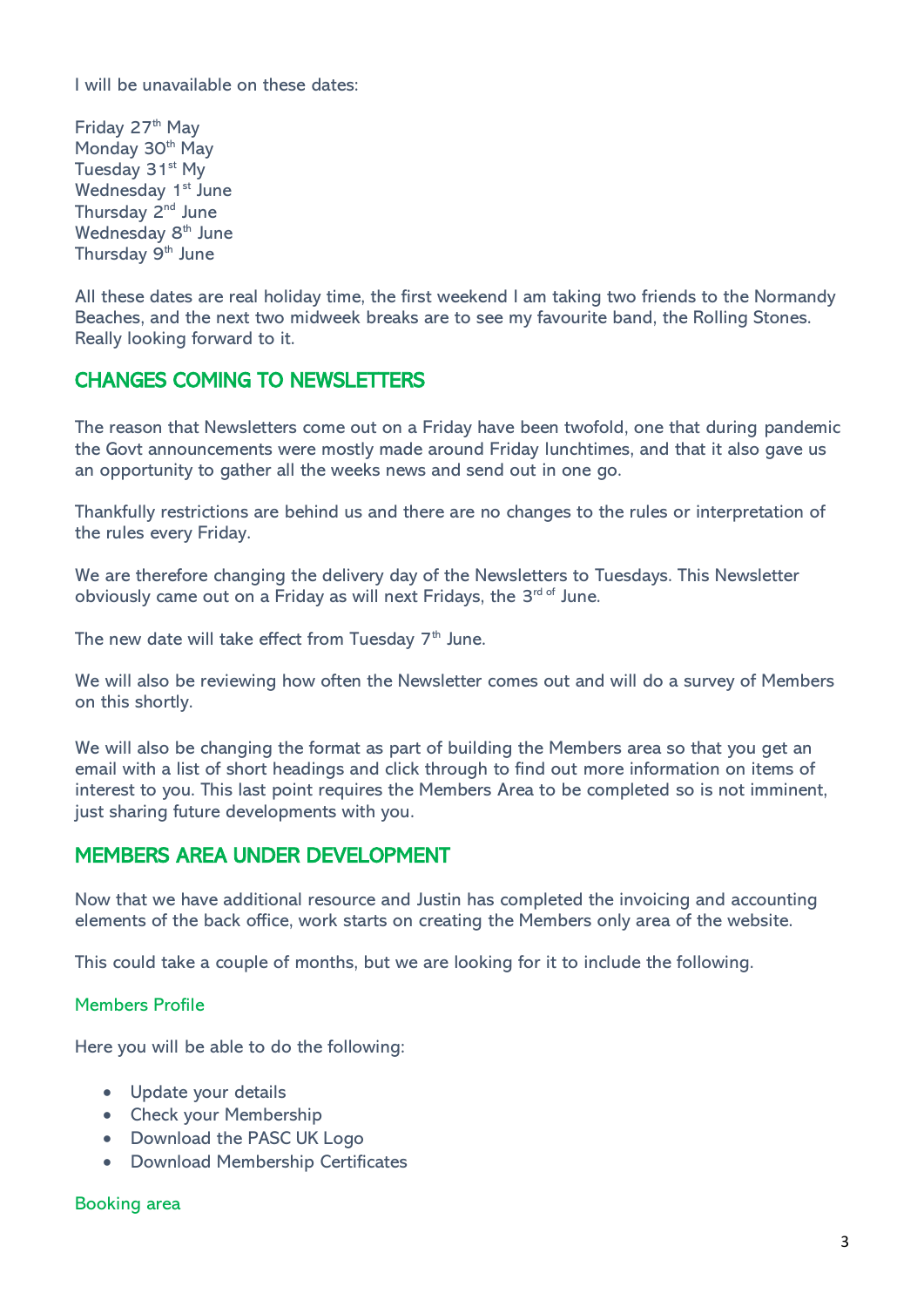Here you will be able to do the following:

- Book 1-1 Meetings with the Chair
- Book into Members only Meetings
- Book into Members only Webinars

When booking in you will automatically get the link to these sessions.

#### Download Area

Here you will be able to access the following:

- Members only reports
- Members only legal documents
- Business Rates Documents
- Cookie and Privacy Policies

(This is more complex than just a download facility, as we need to track which docs which Members have, so that especially in the case of legal documents, when anything changes, we can automate the process of sending updated versions).

The above is Phase 1. Phase 2 will add more including self-catering frequently asked questions (FAQ'S). Our ambition here is to have the most comprehensive set of FAQs on self-catering available anywhere, with a search function, so that Members can access it at any time of the day or night.

There is nothing of note in the Members area at the moment, it will all be hidden until such time as it has been tested and ready for launch, so bear with us and we will keep you updated as to progress.

## NEW BEST PRACTICE CHANGEOVER PAPER

We have had lots of requests for an update to the Cleaning Protocols, now that restrictions have been lifted, to cover the much-changed environment. These are often around returning cushions, books etc.

The PASC UK position remains that Covid is still out there and that we need to be mindful of that, but a practical reassessment of the cleaning protocols is appropriate. Having some Association Best Practice Guidelines on how you manage your cleaning will be a reassurance to many guests. We still feature to our guests the robustness of our cleaning regime and it goes down really well. Ultimately cleanliness is the most important measure in our sector and getting it right is vital.

We have kept this as a short and readable document and have included what you should be looking at as regards fire risk during each changeover. So, a 'Best Practice' changeover paper.

This is free to all to download and can be found on the Reports page at: <https://www.pascuk.co.uk/reports/>

## UPDATE ON 182 DAY THREHOLD IN WALES 27 MAY UPDATE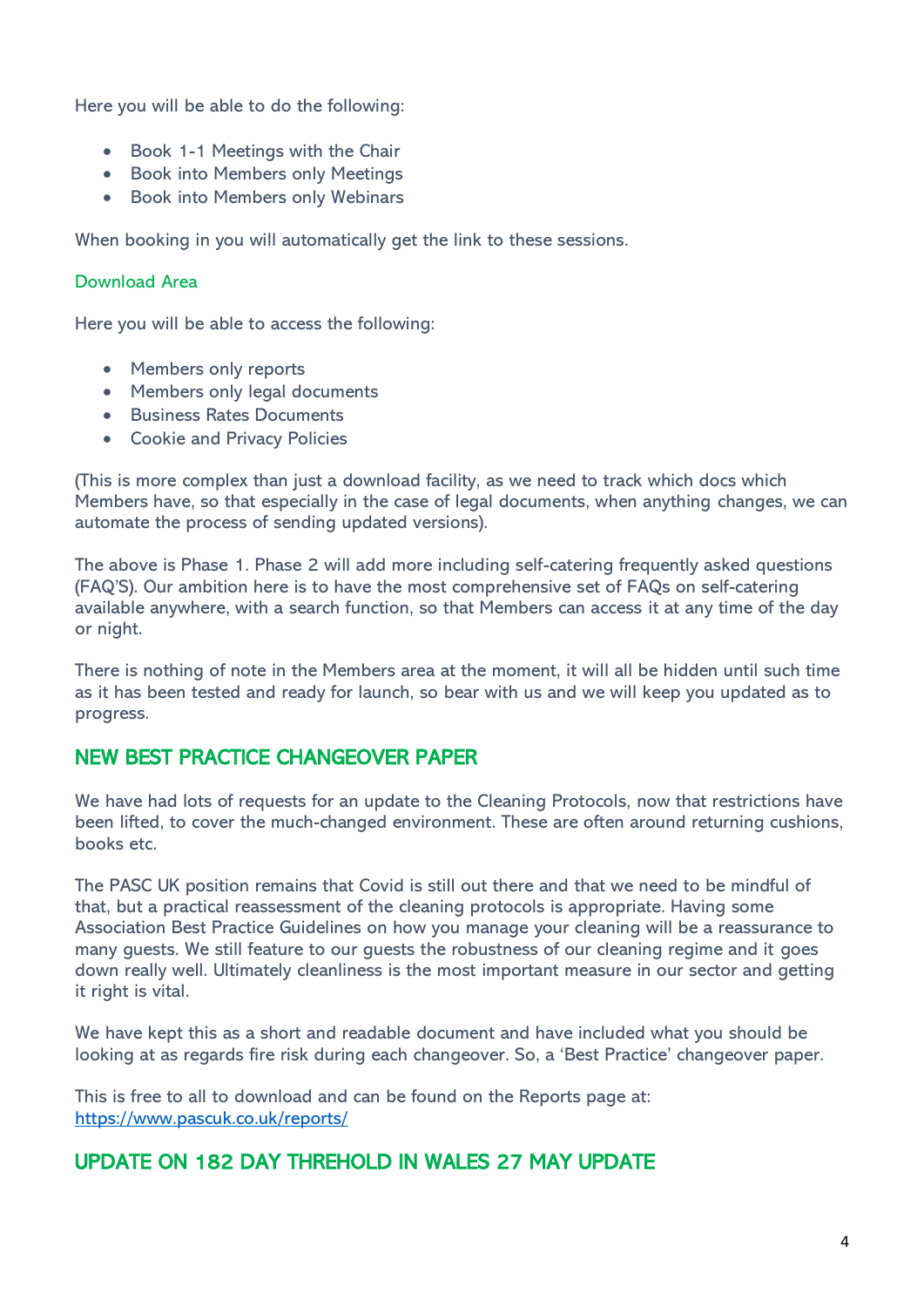Late on Wednesday afternoon the Welsh Government published their decision to go ahead with the 182 Day Threshold, despite all the evidence provided by so many of you.

The link and announcement can be found here: [https://gov.wales/written-statement](https://gov.wales/written-statement-classification-self-catering-accommodation-local-tax-purposes)[classification-self-catering-accommodation-local-tax-purposes](https://gov.wales/written-statement-classification-self-catering-accommodation-local-tax-purposes)

This is devastating news for so many in the self-catering sector in Wales. In Rebecca Evans MS and Minister for Finance and Local Government's statement it does say the following…

The Welsh Government recognises that some self-catering properties are restricted by planning conditions preventing permanent occupation as someone's main residence. The Council Tax (Exceptions to Higher Amounts) (Wales) Regulations 2015 provide for an exception from a council tax premium for properties restricted by a planning condition preventing occupation for a continuous period of at least 28 days in any one-year period. In light of the changes we are introducing to the letting criteria, I am also exploring whether further amendments to these regulations are necessary in advance of the changes taking practical effect.

This does give some hope to the repeated statements from the Welsh Government and Officials that they would look at agreeing exemptions to mitigate the worst effects of this change on businesses.

It does though also say…

The views conveyed in the consultation, including those from respondents representing the wider tourism industry, clearly support a change to the criteria for self-catering accommodation to be classified as non-domestic. Respondents were of the view that the majority of genuine holiday accommodation businesses would be able to satisfy increased letting thresholds, and a wide range of possible alternatives was suggested.

This is disingenuous, the majority suggested 105 days. Who were the respondents that were of the opinions that a majority would be able to satisfy the 182-day threshold, and where is the magical list of possible alternatives?

This was always a technical consultation, more about whether Councils could implement it as opposed to the threshold. The situation for many is truly appalling.

#### So, what next?

We have to be realistic. There is almost zero chance that the Welsh Government will reduce the 182-day threshold anytime soon. Members need to consider what this means to them and their business plans. We know that this is really difficult with so many unknowns. What is the Council Tax rating on your property? and at what level might your Council surcharge? when does the period of 182 days start from? are probably the most common.

There are literally hundreds of questions that will need answering.

Work has already started on this, and we will be working with the WTA and UKH to try and get answers to as many of the questions as we can. Keep the questions coming by sending them to [chair@pascuk.co.uk.](mailto:chair@pascuk.co.uk)

When there are rule changes like this Governments should provide Guidance Notes/FAQ's to try and cover these kinds of questions. These then provide the Councils with the detail of how to implement them. We will be looking to make sure that these are as comprehensive as possible.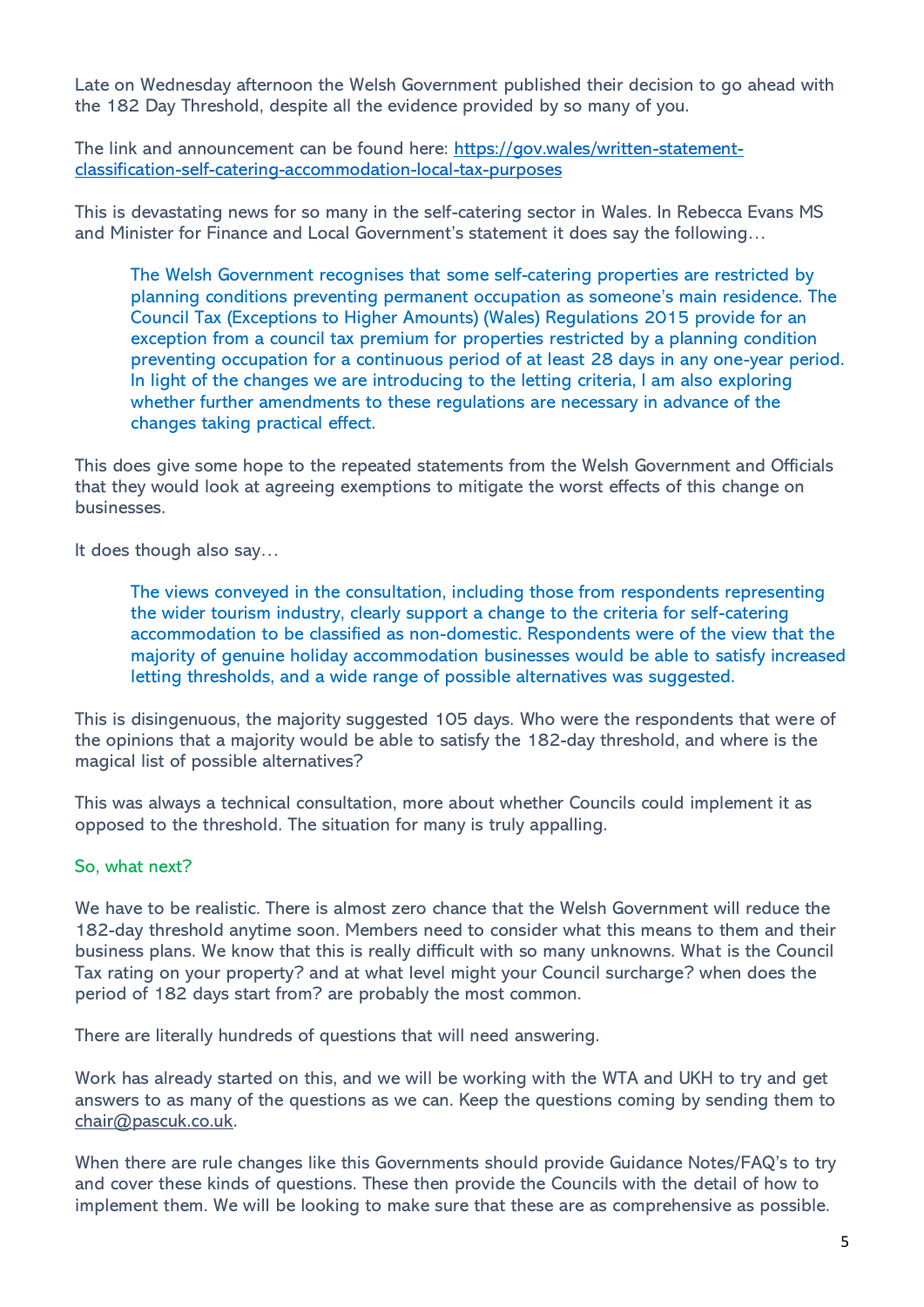#### What will we be doing?

There will be two strands to our work going forwards.

1/ We will be investigating to see if there are any avenues that we can challenge the decision. This is being investigated by partners better qualified in the legal and Government process than PASC UK. Initial meetings have not really given much hope on this route, but we will continue to investigate. Many have called for a Judicial Review. Three things to say on that, one, we have to have a basis beyond we don't like the outcome to launch one, two, they can cost in excess of £50k and third, we have been told that only one in four succeed. That creates a high bar. It is also regarded as a nuclear option, and one that if taken would most likely close avenues to negotiate with the Welsh Government on exemptions.

There are other possible avenues, and all of these will be looked at to see if there are any kinds of challenge that we can make that might have any chance of success.

2/ During all the lobbying, we were always mindful that any substantial increase in the threshold would be challenging for many. We did get some positive feedback in meetings with Minister and Officials about getting some exemptions to mitigate against unintended consequences for businesses. This is confirmed in the statement…

As we continue to progress the package of measures and drawing on the latest evidence base, we will keep under constant review the whole range of levers available to use and how they may be deployed most effectively to meet our policy objectives and avoid any unintended consequences.

We have met with our colleagues at the WTA and UKH Cymru and have agreed an initial list of asks for exemption from paying the surcharge if 182 days is not met. This is to be regarded as a 'starter for ten' whilst we consult with members, and they send their suggestions in, so by no means a final or complete list.

This is the starting position…

The Exemptions need to cover the following.

- Where there are planning restrictions of all kinds that prevent the property being a residential or a long term let. (This needs to capture annexes and properties in curtilages that cannot be sold separately)
- We need agreement about how repairs and refurbishment allowances can be made
- There needs to be provision for the impact of death, Illness, carer duties and also things like jury service
- Many Members offer weeks to Charities, so that the Charity can raise money, The owners give these weeks for free, this is commonplace and needs to be allowable or charities will suffer
- Operators that have charitable status should be exempt
- We need an appeal process against 182 days in exceptional circumstances.

We welcome further suggestions, and these should be sent to  $\frac{\text{chair@pascuk.co.uk.}}{\text{!}}$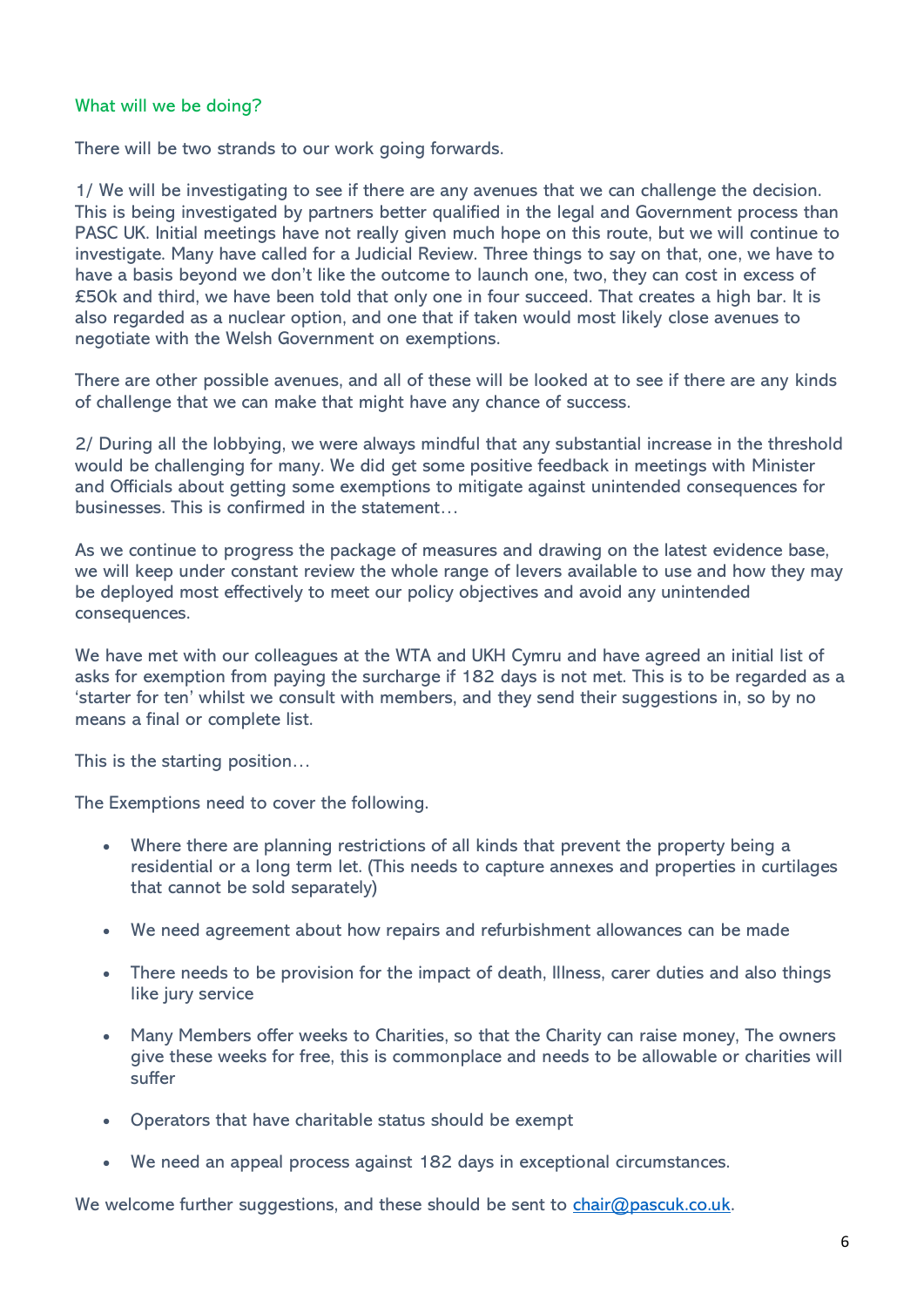We have already requested meetings to get started on this so that we can try and shape both the FAQ's and Guidance Notes from the Welsh Government and get the exemptions included.

The Next Wales Members Meeting is planned for the  $7^\mathrm{th \, of}$  June when we will be able to give you an update as to progress.

# PASC UK WALES MEMBERS MEETING TUESDAY 7 JUNE AT 1100.

Normal form, send an email to [chair@pascuk.co.uk](mailto:chair@pascuk.co.uk) with Wales Meeting in the subject line. Please also put your business name in the email. This is important, we have a limit of 100 max in any meeting, so Members will always be given priority.

There are simply no words that we have that can offer any kind of comforts to most Members in Wales, many of you are describing what is happening as a tsunami against our sector. We will be working flat out with colleagues to do our very best to mitigate the damage that this will cause.

# STATUTORY REGISTRATION MEETINGS IN CORNWALL AND UPDATE

Last week there were two meetings in Cornwall to discuss the Statutory Registration Scheme, and Cornwall hoping to be a pilot for such a scheme. We have had requests to see if there were recordings of these meetings and the answer is yes.

The Lanhydrock meeting is here.<https://www.youtube.com/watch?v=3qokzqqu8nw> The Heartlands Meeting is here, <https://www.youtube.com/watch?v=JPPw-LPAzpk>

As soon as DCMS launches the Call for Evidence we will be holding a general Webinar on this subject to keep every fully up to date on all developments.

Whilst we are getting frustrated with the delay in the launch of the Call for Evidence, we did have it confirmed yesterday that it will be forthcoming from DCMS.

# PASC UK INSURANCE FOR SELF-CATERING BUSINESSES INITIATIVE

# CALL FOR EVIDENCE CALL FOR EVIDENCE CALL FOR EVIDENCE

# Urgently required:

- A good contact at the NFU
- Any recommendations of insurance companies to be included plus contact details
- Any problems on particular elements of cover

Also, we recently added Lychetts to our list of possible insurance providers. They have asked to be temporarily taken off the list as they did not feel that they were currently able to offer competitive cover. That's a great shame as they had been able to provide bespoke cover to several Members. We will let you know when they re-enter the market.

The Background: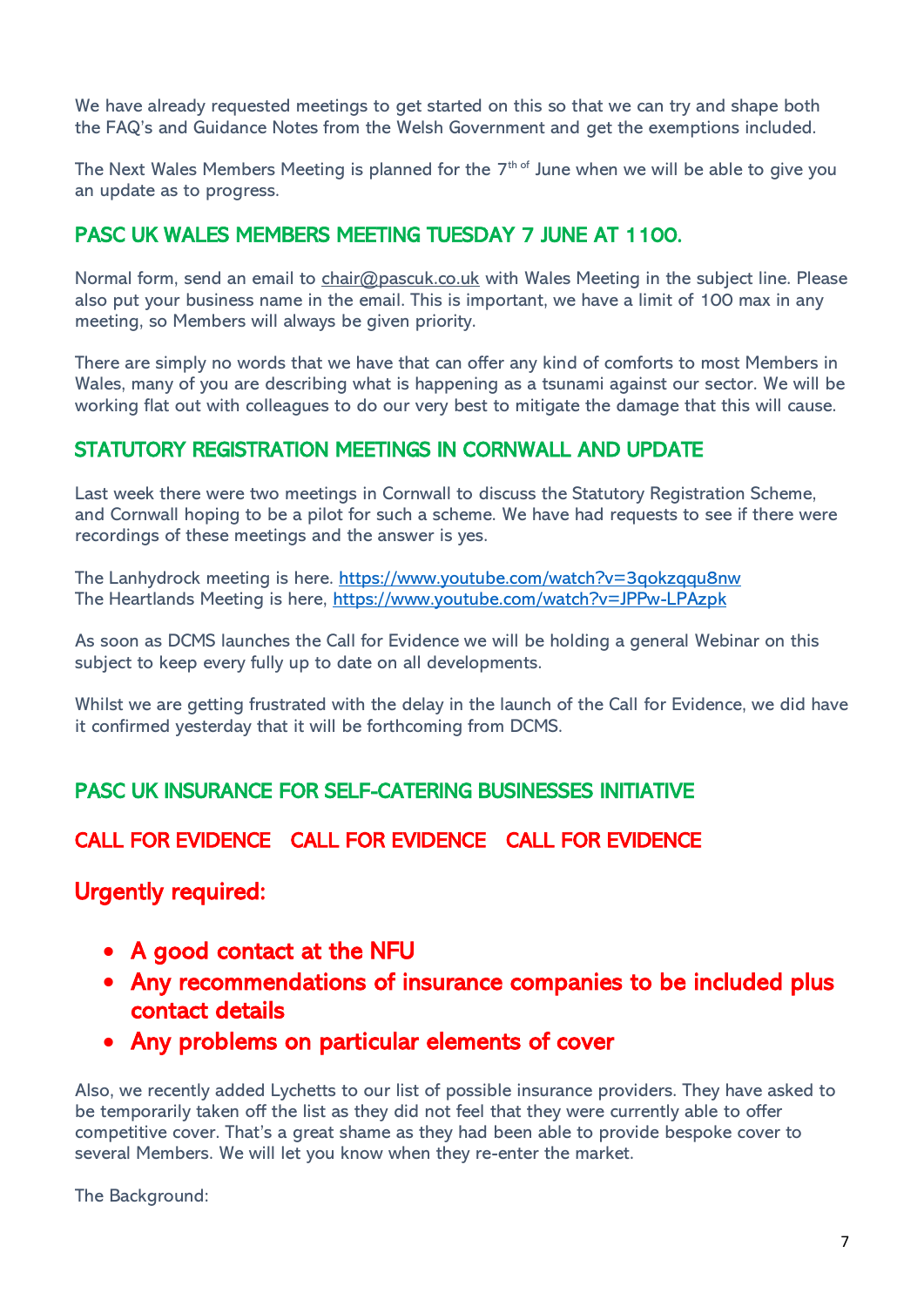Due to the numbers of calls and emails over the last few months about holiday let insurance, PASC UK is going to undertake a piece of work to try and create an insurance report. The objective of this report is to save you time when seeking cover for your business.

An increasing number of insurers are refusing cover for some items, or refusing cover entirely to Members, often at the very last minute, and three times in the last three weeks we have been trying to help Members find last-minute (and expensive) alternatives.

Things that are causing the most headaches are swimming pools, hot tubs, annexes, thatched properties, ponds, play areas, playrooms, animals on site and more.

We are looking to create a grid, with all the relevant insurers down one side and across the top, all these kinds of headings to show if the insurers cover them or not.

This will save you time when looking for competitive quotes and we will use the grid to pressure insurers to 'tick more boxes'.

We will be asking them for evidence in why, suddenly, they are introducing further exclusions.

Please can you submit any information that you have that would help us in the preparation of this paper, can be good or bad experiences with insurers. If you have any thoughts on this, or have any contributions or experiences of any kind, please let us know by sending an email to [chair@pascuk.co.uk](mailto:chair@pascuk.co.uk) with Insurance Paper in the subject line. Thanks.

## PRS PPL UPDATE 20 MAY WHAT TO SAY TO THEM AND UPDATE

We are continuing to try and resolve the on-going situation with PRS PPL. We are doing this with the ASSC (Association of Scotland's Self Caterers) as their Members are equally affected. We finally have had a response from them to propose dates for the next meetings. These dates will have been provided to them by the time you read this. Update, the first time that meetings can be arranged with their diaries are the end of June/early July. This is disappointing, but it also gives us time to do some more background work.

We have been in professional courteous dialogue with PRS PPL for over a year now and have considerably upped the tone and tempo of our approaches to them. Our business has refused to pay the Licence fee, on the grounds that we do not have a hotel or guest house and cannot work out if the invoice is correct. We have now been sent the 50% no payment surcharge in addition. We have no intention of paying that either. We have asked where, in law, it is possible to charge anyone a 50% late payment surcharge? When we have an answer, we will of course let you know.

We are really sorry that this has been outstanding for so long, and that there are large numbers of you waiting to hear what should be done with regard to PRS/PPL. Delay has not been at our end, and we cannot really understand the delay either. If their case is so good, why have they not been able to demonstrate this, provide a tariff for self-caterers, and guidance and FAQ's as to why we have to pay?

Our asks are pretty simple:

- We want a self-catering tariff.
- We want an FAQ sheet on why we have to pay it and under what circumstances.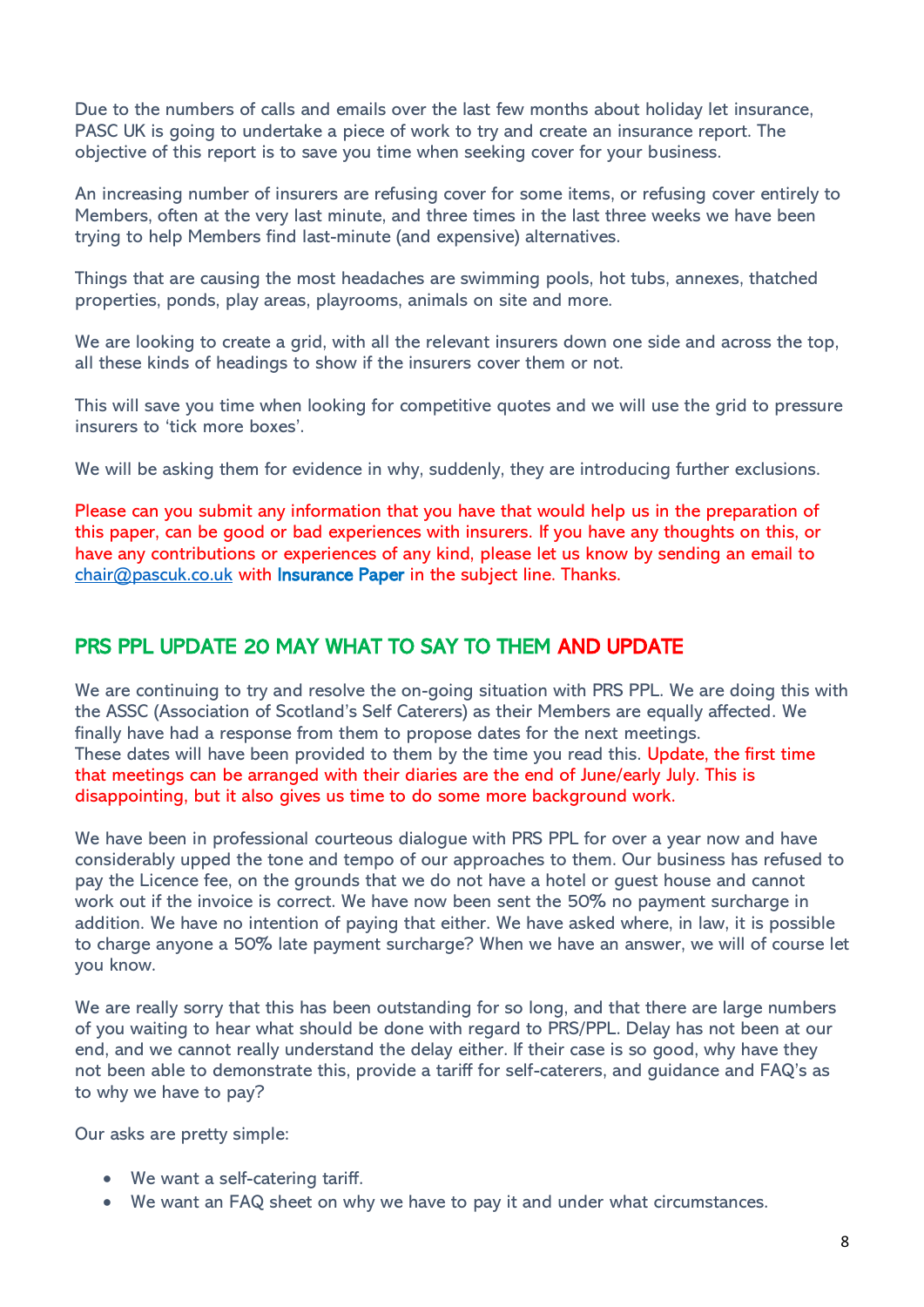- We want their staff to be polite on the phone.
- We want the surcharge removed.

These are hardly outrageous requests. We appreciate that Members are frustrated and angry about particularly the tone of the cold calls.

We don't dispute that most of us may need to pay something, (see bottom of this article for exemptions) as music is being played in a commercial setting. We get email after email from owners saying it is private residential, and we don't think it is. That would apply to your house, when you have friends around, when you can also give them alcohol if you wish. When you charge for people to stay it moves to commercial and licences are needed.

Having said that we currently do not have a self-catering tariff and are expected to pay bills that they have calculated from another tariff which we do not think is appropriate as it's impossible to calculate what the correct charge would be. No one else we can think of can invoice you an amount of money without an explanation about how the fee was arrived at.

Last year we were promised by PRS PPL that this would be rectified, as well as dealing with the appalling telephone calls that some of you suffer. We were also to get a tariff, and guidance and explanation about why, in law, this needs to be paid, specific to self-catering.

It has been over a year, and we have just received short, updated guidance notes, which we do not think is remotely adequate, and still no self-catering tariff.

Last year they also asked us to tell you that those paying would get a credit if it later transpired that you had overpaid, when the self-catering tariff was finally released.

When we said that we were refusing to pay until we had a clear tariff and guidance on why we have to pay received this response.

Our respective legal teams are working on providing clear guidance for your members on the requirements for a licence. Unfortunately, this is taking longer than I would have hoped.

The team at PPLPRS have been told not to actively approach currently unlicensed selfcatering operators but it is not always clear until they actually make contact that a venue is a self-catering operation rather than say a small guesthouse.

If you have any specific queries from members, please provide me with the details and I will be happy to review them with the team at PPLPRS.

#### So, if you get a call from them, tell them that it has been agreed between PASC UK, the ASSC and PRS PPL that you are not to be contacted at this time, whilst the situation is resolved.

If you have a problem, or the call is aggressive or rude, please contact me at  $\frac{\text{chair@pascuk.co.uk}}{\text{!}}$ and we will pass on your comments. We will NOT pass on details that enable PRS PPL to identify you.

These are the current exemptions as written by PRS PPL, please note that you have to comply with ALL the criteria to be exempt. So, for example if you have two properties, in two places however small they are, both are liable.

Are there any circumstances when fees are not charged?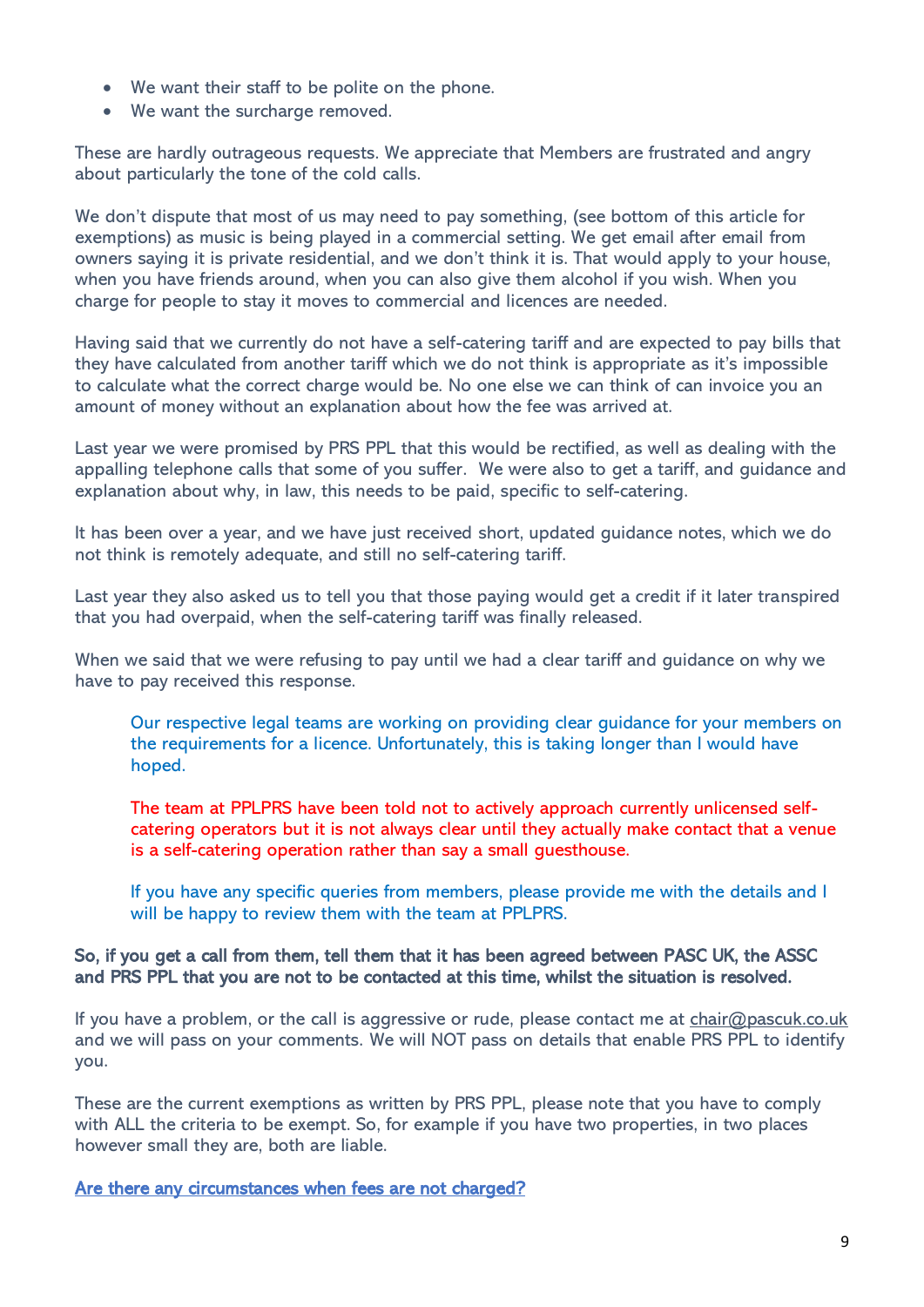Discretionary Charging Policy:

PPL PRS Ltd charges for music in hotels and other holiday accommodation businesses.

However, PPL PRS Ltd chooses not to charge a royalty for the use of music (including TV and radio) in holiday accommodation premises meeting all of the following criteria:

- The premises has 3 guest bedrooms or fewer
- The premises is the sole holiday (or self-catering) accommodation business operated or owned by the proprietors
- The premises is either a self-catering premises or is also the **domestic residence** of the proprietors
- Facilities are only available to resident guests (and, in the case of holiday premises, the proprietors)

# MEMBER BENEFITS SUMMARISED

To carry out the lobbying work that we do on behalf of the Sector we need funding. 90% plus of this funding comes from Membership Subscriptions.

Members will get.

- Access to Telephone Support
- Prompt email support
- Access to Members Benefits and Discounts. (Buying Group Membership details below)
- Members only Webinars, (Including ask the Chair sessions)
- Book Surgery Appointments with the Chair
- Specific Discounts on key products
- PASC UK Guides to reducing Business Rates
- Hard Copy of the Visit England Pink Book
- Special Interest Papers (EV Charging, Third Party Services at Holiday Lets, Privacy and Cookie Policies etc)

What will be available to non-members?

- The PASC UK Covid newsletters
- Email support when available. (Members support comes first).
- Free Webinars
- Cleaning protocols
- Some General interest Papers, (Cancelation Policies, what to do if Guests gets Covid etc)

We are currently making major investments in supporting you better and all this cost's money, these include.

- A new Website
- The largest ever National Report on Self-Catering in the UK, broken down by country
- Sponsorship of the Visit England Pink book, to help promote the safe and legal aspects of our sector
- Membership fees to the Tourism Alliance, UK Hospitality and Wales Tourism Alliance
- Surveys and reports to use data-based arguments to win support for the sector

If you have not yet joined PASC UK, please consider joining NOW. Details below the Buying Club information.<https://bit.ly/3ptd4RU>Thanks.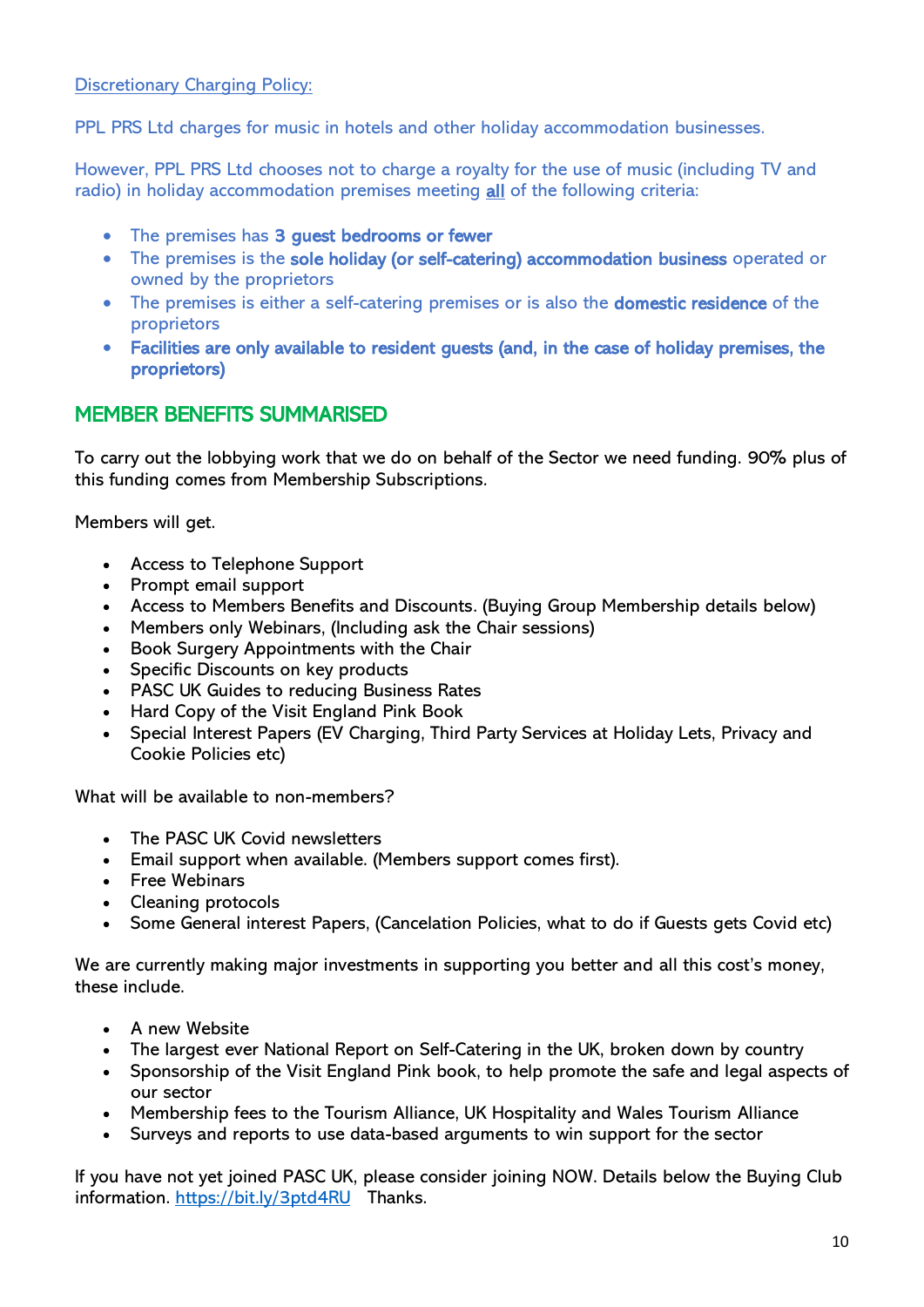# BUYING CLUB MEMBER BENEFIT FOR PAID PASC UK MEMBERS

We are really pleased to announce a partnership with Purchasing for Business.

More details on the new PASC UK website here:<https://bit.ly/3ptd4RU>

This is a Buying Club, it's free to join if you are a paid up PASC UK Member. There will be no additional fee for Members to join the Club.

# SUPPORT LOBBYING BY JOINING PASC UK

There is a huge amount of work and lobbying to do to help support you all in the self-catering sector. We don't ask very often, however, if we are to fight on so many fronts, we simply need more funds. There are thousands of you that have had the benefit of this newsletter and the lobbying done on behalf of the sector.

We are now asking that as many of you as possible join PASC UK. The fight is on so many fronts, and we get much better results when we engage proper legal advice and proper PR firms to assist with campaigns. Memberships to other organisations that provide common lobbying, information feeds and support also cost many thousands of pounds a year.

Membership fees are as follows: All per annum.

- Single cottage £70
- $\bullet$  2 4 Units £125
- $\bullet$  5 10 Units £200
- 11 + Units £300

For companies like cleaning firms, or industry support companies, Trade Membership is £200, and you will get a listing in the Trade Directory on the new website.

Members get telephone support and priority email support.

You can join here, simple form, takes 2 mins, and you'll get an invoice, payable by BACS or Credit Card.

Just click on this link to go to the joining page:<https://www.pascuk.co.uk/join-us/>

Thank you

## RECORDINGS OF PASC UK WEBINARS

These can now all be found on the new website at: <https://www.pascuk.co.uk/webinars/>

## HOW TO REDUCE YOUR BUSINESS RATES BILL

Many of you have been waiting for me to finish updating the Business Rates paper that enables you to make a self 'check' on your Business Rates Bill.

Please bear in mind:

• The Business Rates Papers are only available to paid up Members.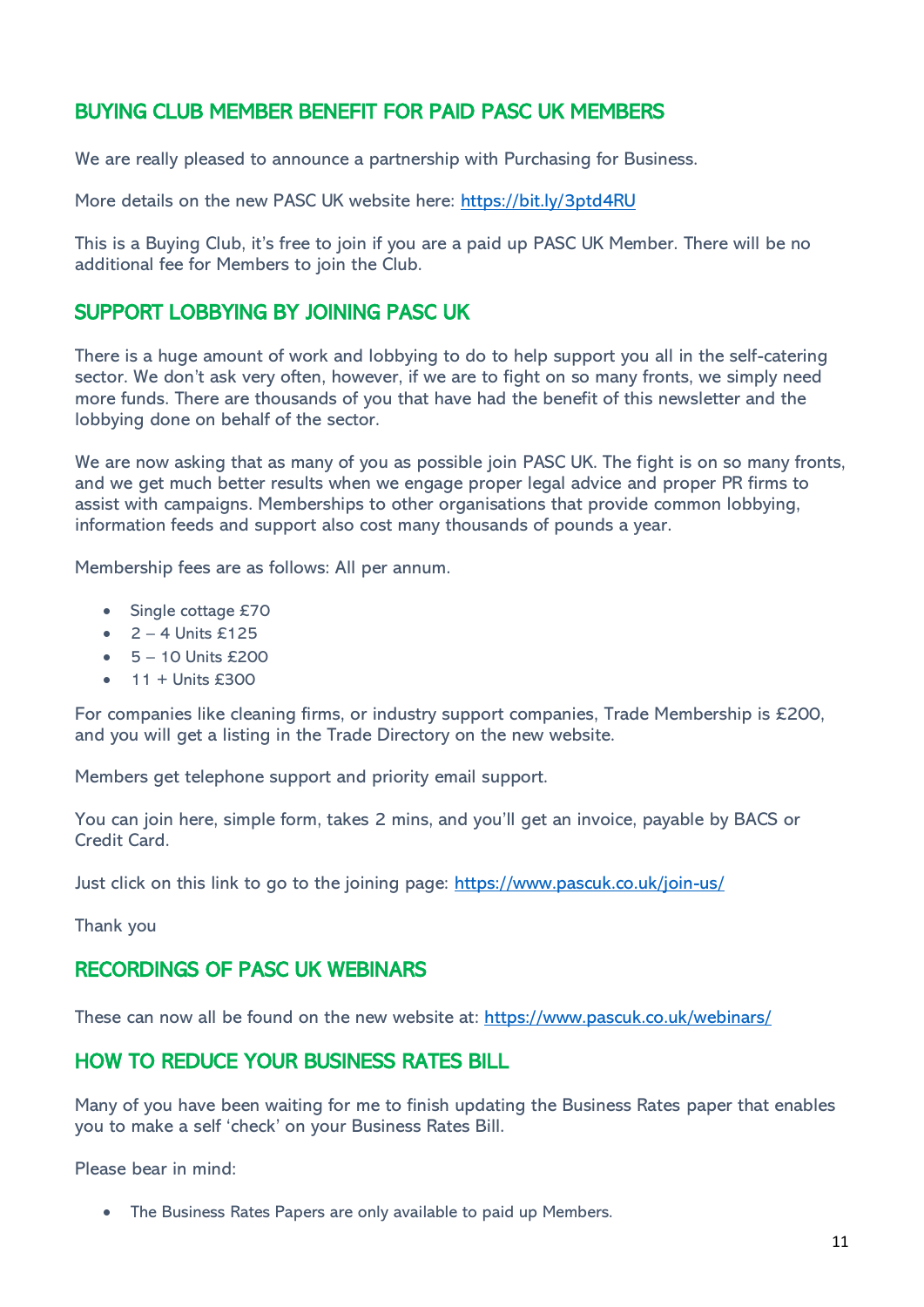- The reduced rates negotiated by PASC UK only apply to England and Wales
- The reduced rates negotiated by PASC UK for self-catering are only currently available to Businesses that have 3+ units on one hereditament.
- It will take a while to work through the backlog as each Members needs to have a run through, before applying their "Check".
- We will be in touch directly to arrange these short sessions.

Our apologies that this has taken longer than anticipated.

# PASC UK MEMBERS LOGO



Please only display if you are a fully paid-up Member. You can get a copy by sending an email to [admin@pascuk.co.uk](mailto:admin@pascuk.co.uk) Thanks.

## MEMBER RENEWALS

Huge favour to ask of regulars, when you get your renewal through, please pay it. The logistics of chasing waste hugely valuable time that could be spent doing far more useful things for all. If you don't want to renew, all you have to do is say so.

# ABOUT PASC UK

Full details of all the activities that PASC UK undertakes can be found on the new website, under the About Tab on the homepage. [www.pascuk.co.uk](http://www.pascuk.co.uk/)

# NEW 2021/2 INDEX

2021 New Items and which Newsletter they can be found here: <https://www.pascuk.co.uk/covid19-newsletters/>

- Statutory Registration Scheme Update 20 May Newsletter
- The STAA Show in London 20 May Newsletter
- Recording of 'How to Enter Tourism Awards' Meeting 20 May Newsletter
- Credit Card Problems 20 May Newsletter
- Free Google Masterclass 20 May Newsletter
- EV Charging Update 13 April Newsletter
- Hampers paper updated 6 April Newsletter
- Third Party Services at our holiday accommodation 6 April Newsletter
- Considering Longer Term Lets? 6 April Newsletter
- PASC UK Website and Tech Update please read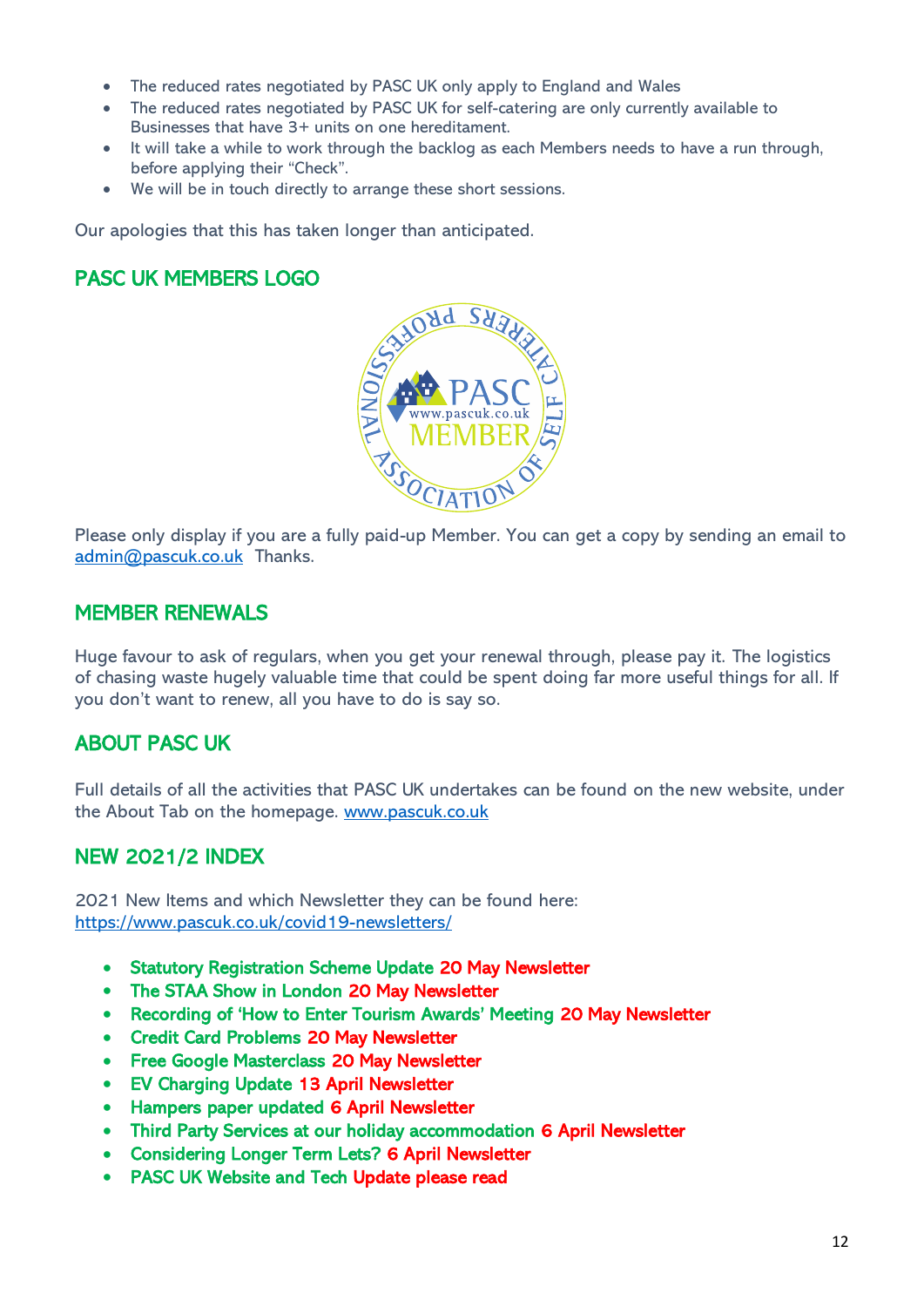- Lots of Government Consultations Affecting Self-Catering to look out for 29 April **Newsletter**
- EV Charging, Updated Paper and new Grant 29 April Newsletter
- Business Interruption insurance Claims update Furlough Deductions 15 April Newsletter
- Fund-Raising for lobbying in Wales Update 8 April 8 April Newsletter
- Registering to Vote in the Local Elections in Wales 8 April Newsletter
- Compensation for Power Cuts Reminder 8 April Newsletter
- More on Energy Contracts 8 April Newsletter
- Spring Statement Update 1 April Newsletter
- Reminder New Electric Vehicle Charging Paper published 1 April Newsletter
- Declaring Grants on Tax Returns 1 April Newsletter
- New Consultation on Review of Property Income 1 April Newsletter
- Notes on Membership when selling your Business 1 April Newsletter
- Tourism Surveys to seek out at Welsh Councils 1 April Newsletter
- Deadline for Wales Consultation into varying Land Transaction Values 25 March **Newsletter**
- 2022 Market Data on bookings so far 18 March Newsletter
- What happens if a guest gets Covid at your property? Repeated in most newsletters pre-18 March
- New Revised Cleaning Protocols V5 Repeated in most newsletters pre-18 March
- New PASC UK Website Live
- Major announcement in Wales for Holiday Lets and Business Rates 4 March
- PASC UK Comment on Welsh Government announcement 4 March
- Self-Catering Agency Members Zoom Meeting Dates announced 4 March
- NFU Action group for Covid Claims Repeat 4 March Newsletter
- Storms and Guest Cancellations 25 Feb Newsletter
- Impact of rising costs on self-catering prices 25 Feb Newsletter
- Update on closed Wales Self-Catering Consultation 25 Feb Newsletter
- Removal of Covid Restrictions in England 25 Feb Newsletter
- Recording of Reducing Commercial Energy and Utility bills Webinar Repeat 18 Feb **Newsletter**
- Recording of PASC UK Buying Club Webinar Repeat 18 Feb Newsletter
- Some tips for those on residential energy supplies 18 Feb Newsletter
- PASC UK Recruitment Update 18 Feb Newsletter
- PASC UK Renewals 18 Feb Newsletter
- Update on most pressing Welsh Government consultation 18 Feb Newsletter
- Wales Working Group, and self-catering Consultations in Wales 18 Feb Newsletter
- How to try and locate business support grants in England 18 Feb Newsletter
- Business support from local Enterprise Partnerships 18 Feb Newsletter
- Insurance Update with more options and info 18 Feb Newsletter
- Collective action against NFU for covid Claims Update 18 Feb Newsletter
- Wales Working Group on Consultations feedback needed 18 Feb Newsletter
- Lifting of remaining restrictions in England 11 Feb Newsletter
- Welsh government marches on with Tourism Tax 11 Feb Newsletter
- Welsh Government bans smoking in Self-Catering 11 Feb Newsletter
- Wales Working Group, and self-catering Consultations in Wales 11 Feb Newsletter
- Govt urged to CUT vat, save £4.6bn and Level up. 11 Feb Newsletter
- Welsh government marches on with Tourism Tax 11 Feb Newsletter
- Welsh Government bans smoking in Self-Catering 11 Feb Newsletter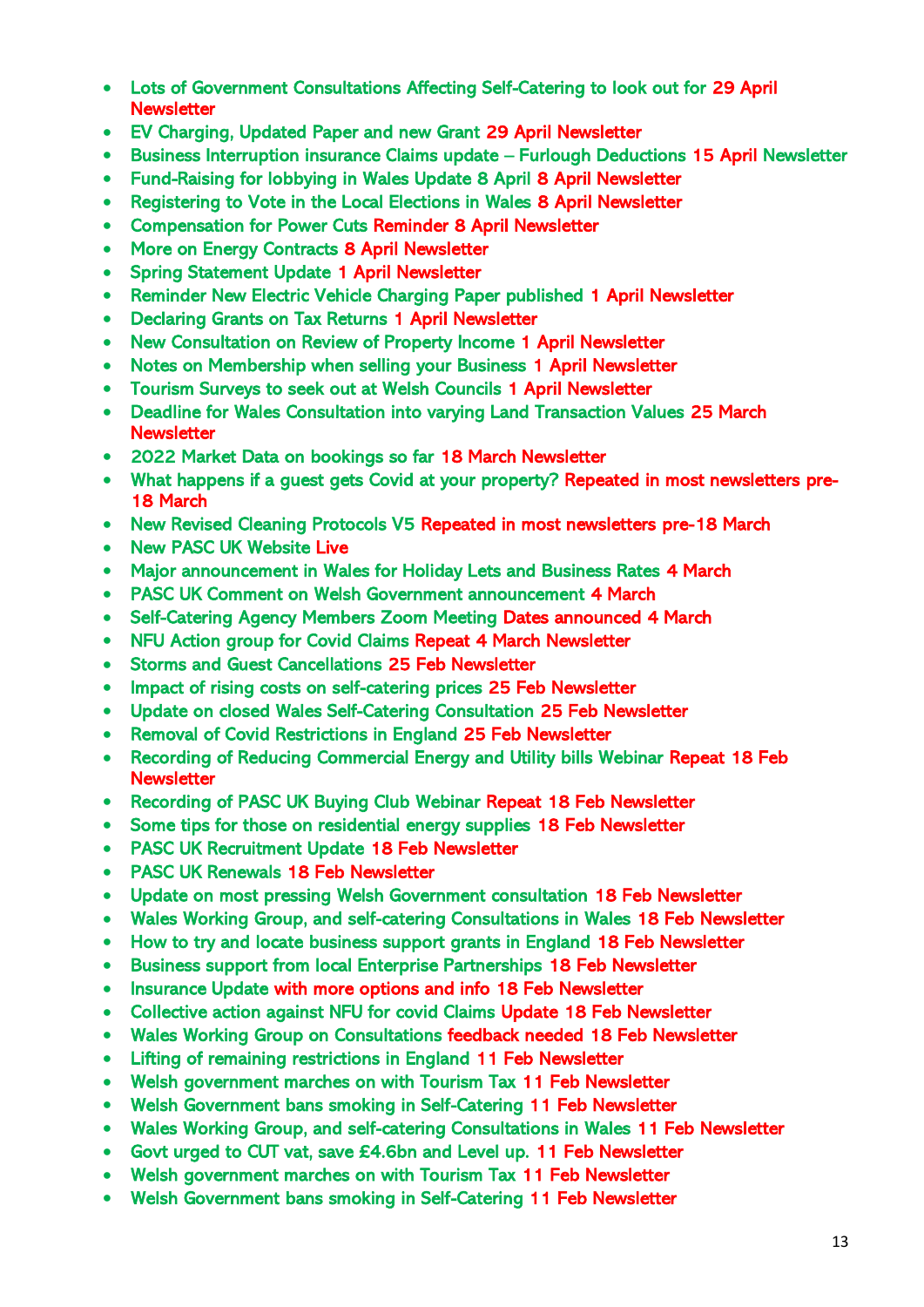- Mental Health Support 4 Feb Newsletter
- Collective action against NFU 4 Feb Newsletter
- Specialist Holiday Let Mortgages 4 Feb Newsletter
- Hot Tub Ambulance Chaser Claims 4 Feb Newsletter
- Covid insurance policy for guests 4 Feb Newsletter
- Hosting Tourism and Hospitality APPG 4 Feb Newsletter
- EV Charging option for Members 4 Feb Newsletter
- Check your Photographs to avoid unnecessary costs 4 Feb Newsletter
- Reporting Taxable Grants 4 Feb Newsletter
- Water Charges in England and Scotland 4 Feb Newsletter
- EV Charging, call for information 4 Feb Newsletter
- Energy Grants, call for information 4 Feb Newsletter
- Scottish Licensing Legislation passed 21 Jan Newsletter
- Update on New Threshold for Business Rates Switch, further information 21 Jan **Newsletter**
- Grants update England 21 Jan Newsletter
- Grants update Scotland 21 Jan Newsletter
- Grants update Wales 21 Jan Newsletter
- Restrictions lifting in England 21 Jan Newsletter
- Restrictions lifting in Scotland 21 Jan Newsletter
- Restrictions Lifting in Wales 21 Jan Newsletter
- New Threshold for Business Rates Switch 14 Jan Newsletter
- Update. Insurance Companies in the Self-Catering Sector 14 Jan Newsletter
- Business Rates Reminder for England 14 Jan Newsletter
- Swimming Pool Safety Toolkit 14 Jan Newsletter
- Self-Employment Income Support Guidance Updated 14 Jan Newsletter
- PASC UK 2022 Business Awards 14 Jan Newsletter
- Real Data on booking performance Q4 2021 and forward bookings 14 Jan Newsletter
- Example of Coronavirus Travel Insurance 14 Jan Newsletter
- Visit England 'Good To Go' Scheme updated 14 Jan Newsletter
- Be Positive with Pricing 14 Jan Newsletter
- Update on Covid Restrictions in England, Scotland and Wales 7 Jan Newsletter
- Update on Grants in England, Scotland and Wales 7 Jan Newsletter
- Welsh Government Consultation on Planning Legislation for Holiday Lets 7 Jan Newsletter
- Welsh Government call for accommodation for vulnerable groups 7 Jan Newsletter

## INDEX OF PREVIOUS NEWSLETTER CONTENT

Can be found on Newsletter 17 Dec here:<https://www.pascuk.co.uk/covid19-newsletters/>

Wishing each and every one of you all the best during these trying times, and please Stay Safe.

Best regards

Alistair Handyside MBE Executive Chair The Professional Association of Self-Caterers UK [www.pascuk.co.uk](http://www.pascuk.co.uk/) [chair@pascuk.co.uk](mailto:chair@pascuk.co.uk)